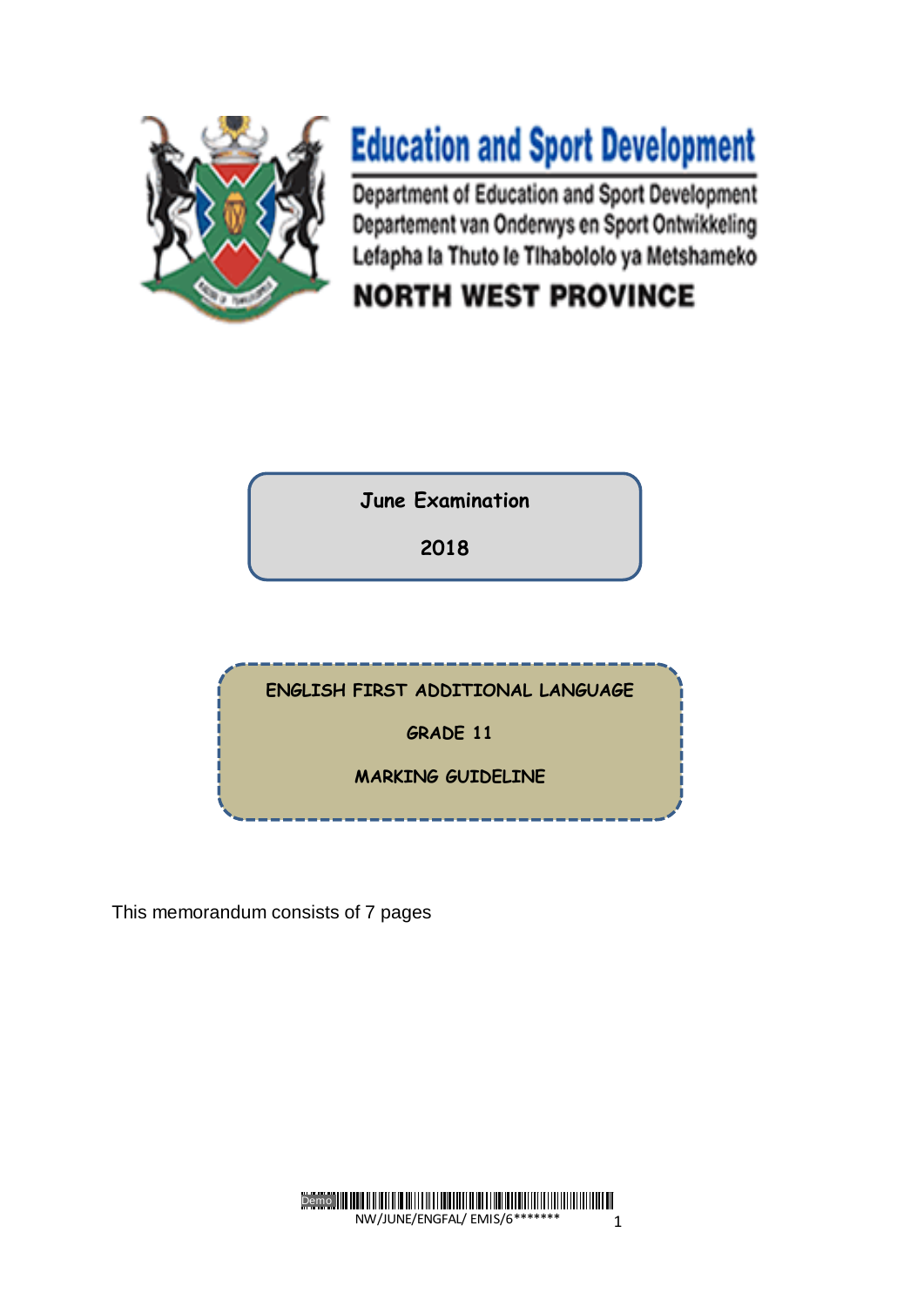#### INSTRUCTIONS TO MARKERS

#### 1. Candidates' responses should be assessed as objectively as possible. **Marking the Comprehension**

o Because the focus is on understanding, incorrect spelling and language errors in responses should not be penalised unless such errors change the meaning/understanding. (Errors must still be indicated.)

o If a learner uses words from a language other than the one being examined, disregard those words. However, if a word from another language is used in the text and required in an answer, this will be acceptable

o For **open ended questions,** no marks should be awarded for YES/NO or I AGREE/ I DISAGREE. The reason/substantiation/motivation is what should be considered.

o Do not credit True/False part of the answer. Credit only the motivation provided

o When one word answers are required and the learner gives a whole sentence, mark correct provided that the correct word is underlined/highlighted

o When two/three facts/points are required and a range is given, mark only the first two/three.

o For multiple-choice questions, accept BOTH the letter corresponding with the correct answer AND/OR the answer written out in full.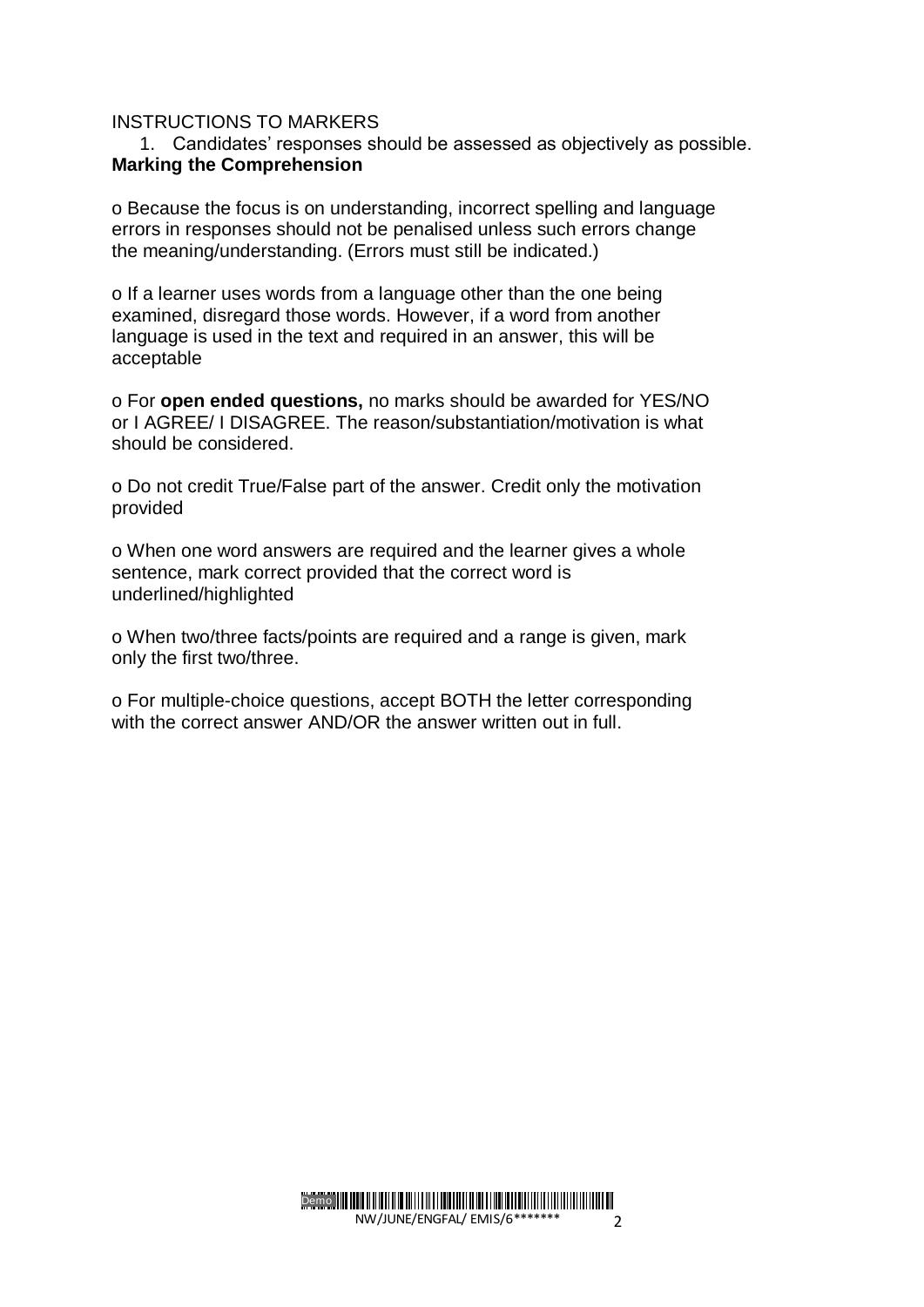#### **MEMORANDUM**

### **SECTION A COMPREHENSION**

#### **QUESTION 1**

| 1.1 A (U.S.A.) $\checkmark$<br>1.2 C (a fashion magazine) √                                                                                                                                 | (1)<br>(1) |
|---------------------------------------------------------------------------------------------------------------------------------------------------------------------------------------------|------------|
| 1.3 They are admired by many people, and have a value that has continued for a<br>long time.<br>1.4                                                                                         | (2)        |
| 1.4.1 False. Converse started making shoes in 1908. / /                                                                                                                                     | (2)        |
| 1.4.2 True. As America became more interested in basketball so sales of Converse<br>shoes increased. √ √                                                                                    | (2)        |
| 1.5 Chuck Taylor was a basketball player who was appointed as a salesman and<br>ambassador to promote the shoes. $\checkmark$                                                               | (2)        |
| 1.6                                                                                                                                                                                         |            |
| 1.6.1 metaphor √                                                                                                                                                                            | (1)        |
| 1.6.2 Converse stopped manufacturing sports shoes and instead made items which<br>would assist the war effort, like military boots, parkas, rubber protective suits<br>etc. $\checkmark$    | (2)        |
| 1.7 Basketball is a sport which involves running/jumping and the players would need<br>support for their ankles and padding for their feet. $\checkmark$                                    | (2)        |
| 1.8 Other companies (like Nike, Adidas and Reebok) also started producing sports<br>footwear and their designs soon became more popular. $\checkmark$                                       | (2)        |
| 1.9                                                                                                                                                                                         |            |
| 1.9.1 Converse was sold to new owners/to be sold or passed from owner to<br>owner/pass from one owner to another/to be sold by one company and bought by<br>another. $\checkmark$           | (2)        |
| 1.9.2 Manufacturing for the American market moved to a number of Asian countries.<br>$\checkmark$ In 2003 Nike took over/bought the company. $\checkmark$                                   | (2)        |
| 1.10 60% of Americans own or have owned at least 1 pair. √ People collect the<br>shoes. ∕ They are versatile in terms of colours/design/style etc. ∕ Accept any two<br>facts for two marks. | (2)        |

1.11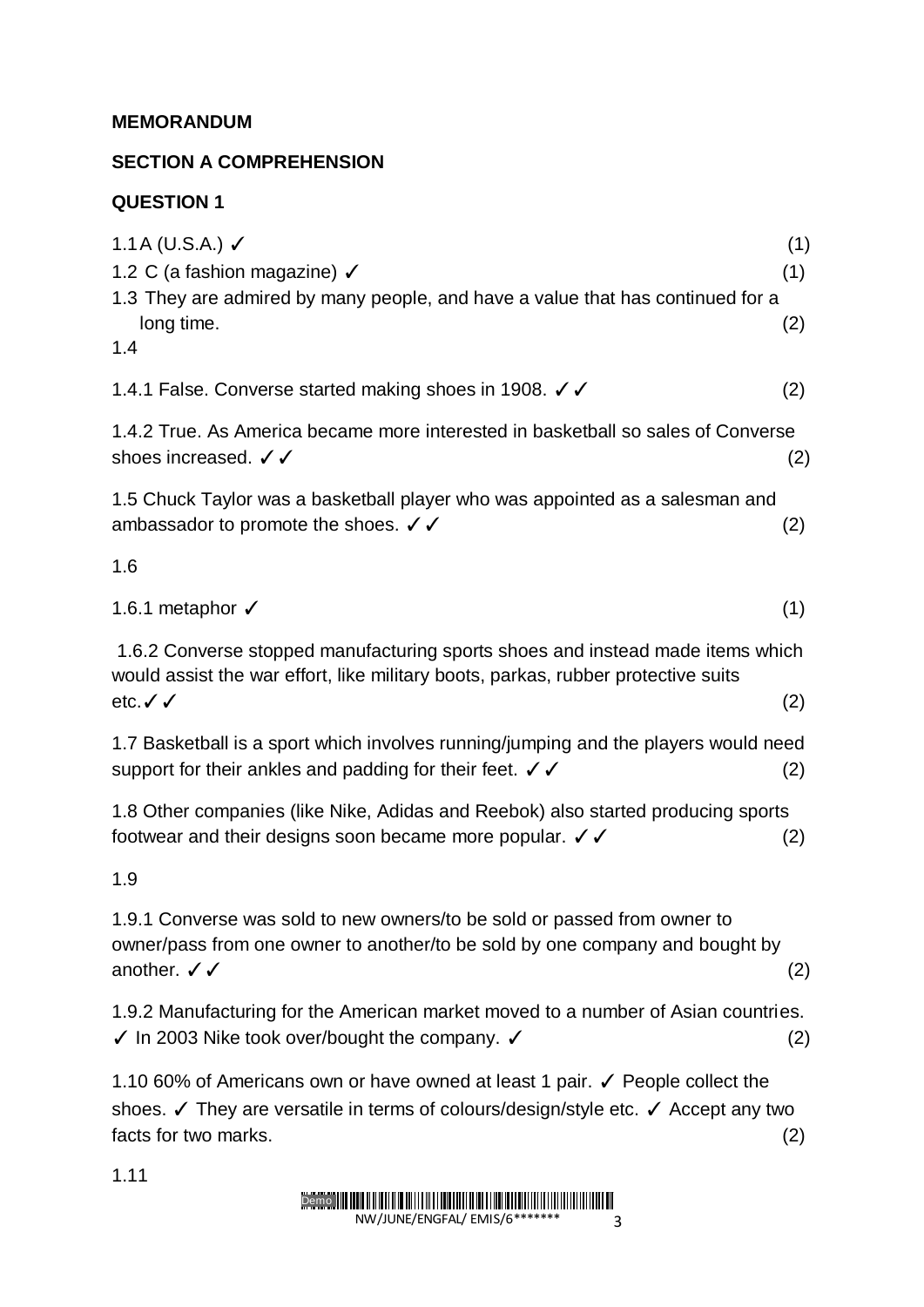1.11.1 The time when an important change starts, especially one that improves the situation  $\checkmark$  (1)

1.11.2 To suddenly increase ✓ (1)

1.12.√ A LIMOUSINEis a luxury car that offers comfort and elegance, it makes you standout and makes you look important.√ The word "LIMOUSINE" creates the effect of comfort and luxury in terms of the shoe $\sqrt{ }$ , it is a one of a kind. $\sqrt{ }$ 

Credit marks for valid responses (3)

1.13 That ALL STARS are fashionable, makes you look COOL and standout. $\sqrt{1}$  (2)

**[30]** 

### **TOTAL SECTION A: 30**

#### **SECTION B: SUMMARY QUESTION 2 TEXT C**

| <b>QUOTE</b>                                    | <b>PARAPHRASE</b>                                                                             |
|-------------------------------------------------|-----------------------------------------------------------------------------------------------|
| 1. 'helps them with early language<br>skills'   | Music helps children to learn to<br>communicate (early) / they learn to use<br>language early |
| 2. 'it nurtures childrens' self-esteem'         | It helps to develop their self-confidence /<br>teaches them to be confident                   |
| 3. 'encouraging the ability to listen'          | They learn how to listen                                                                      |
| 4. 'helping them grow math skills'              | They can learn how to develop math<br>skills                                                  |
| 5. 'developing the creative process'            | They learn how to be creative                                                                 |
| 6. 'Relieve these times with songs'             | It helps them with stress / it helps them to<br>relieve stress                                |
| 7. 'Music helps children learn about<br>rhythm' | They learn how to move / they learn<br>movement                                               |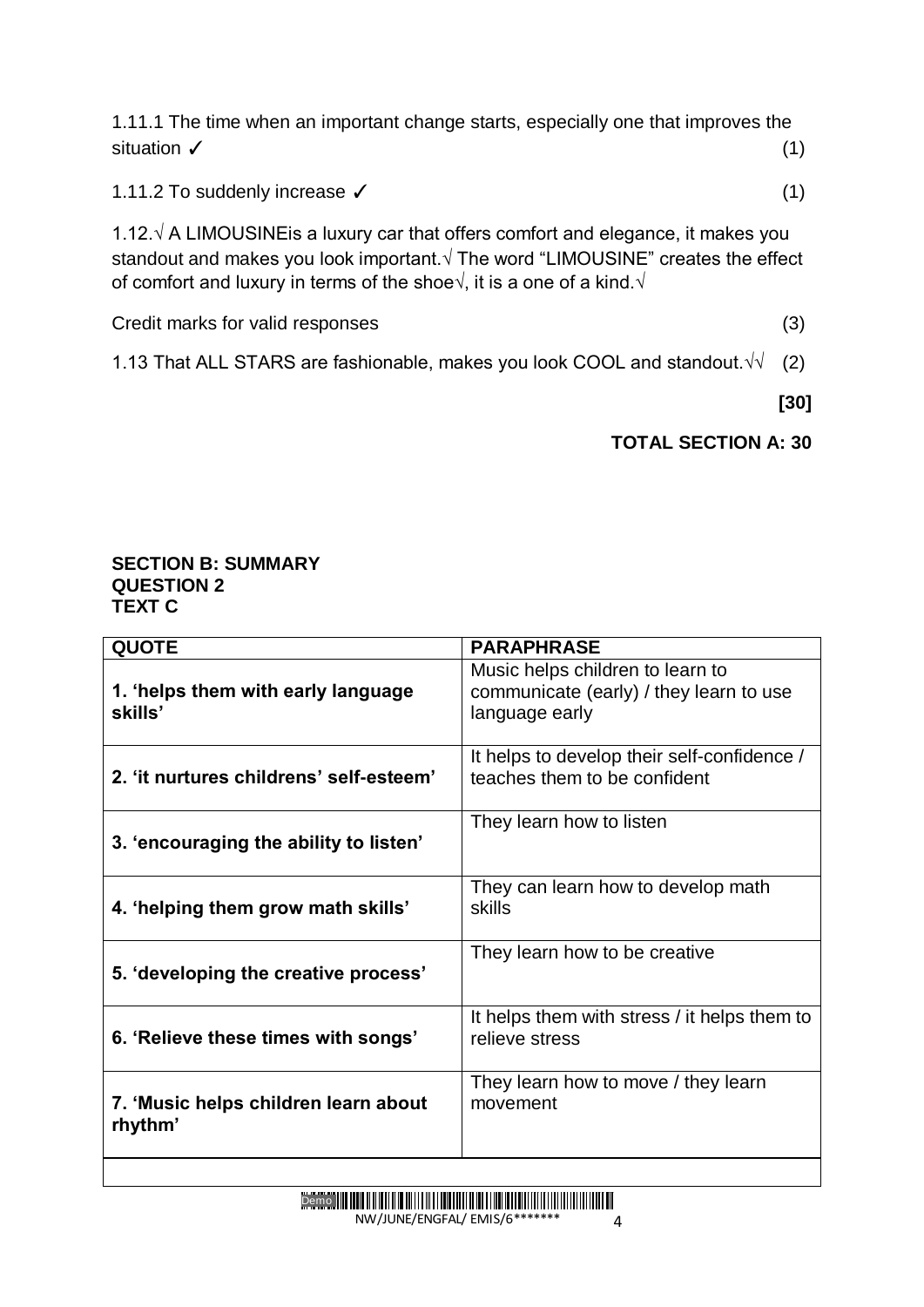#### **Marking the summary**

The summary should be marked as follows:

- $\Box$  Mark allocation:
- o 7 marks for 7 points (1 mark per point)\
- o 3 marks for language
- o Total marks: 10
- □ Distribution of language marks when candidate has not quoted verbatim:
- o 1 3 points correct: award 1 mark
- o 4 5 points correct: award 2 marks
- o 6 7 points correct: award 3 marks
- $\Box$  Distribution of language marks when candidate has quoted verbatim:
- o 6 7 quotes: award no language mark
- o 1 5 quotes: award 1 language mark

NOTE:

 $\Box$  Word count:

o Markers are required to verify the number of words used.

o Do not deduct any marks if candidate fails to indicate the number of words used, or if the number of words used is indicated correctly.

o If the word limit is exceeded, read up to the last sentence above the stipulated upper limit and ignore the rest of the summary.

#### **TOTAL SECTION B: [10]**

#### **QUESTION 3**

#### ADVERTISEMENT

#### 3.1 Alliteration ✓ (1)

3.2 Alliteration √ and a pun. √ Pulling the plug on high prices means that they are "defeating" high prices. When you are finished bathing, the plug is pulled out and the water goes down the drain. In the same way they are ensuring that high prices go "down the drain". They make sure their prices are low/affordable.  $\checkmark$   $\checkmark$  (4)

3.3 The graphic shows a plug pulled out in the centre of the logo. This reinforces the idea that high prices will be defeated.  $\checkmark \checkmark$  (2)

3.4 Mosquitoes and insects are bugs. The word "bugging" also means to annoy/irritate/bother someone. By using Tabard (insect repellent) you can stop mosquitoes and other insects bothering you.  $\checkmark$   $\checkmark$  (2)

 $3.5$  (common) noun  $\checkmark$  (1)

#### HI II FIA I II HAI II HI II HAI FALLI HA FI HI IFI HI HI FI HI HI HI HI HI HI HI HI HI Demo

NW/JUNE/ENGFAL/ EMIS/6\*

5

**[10]**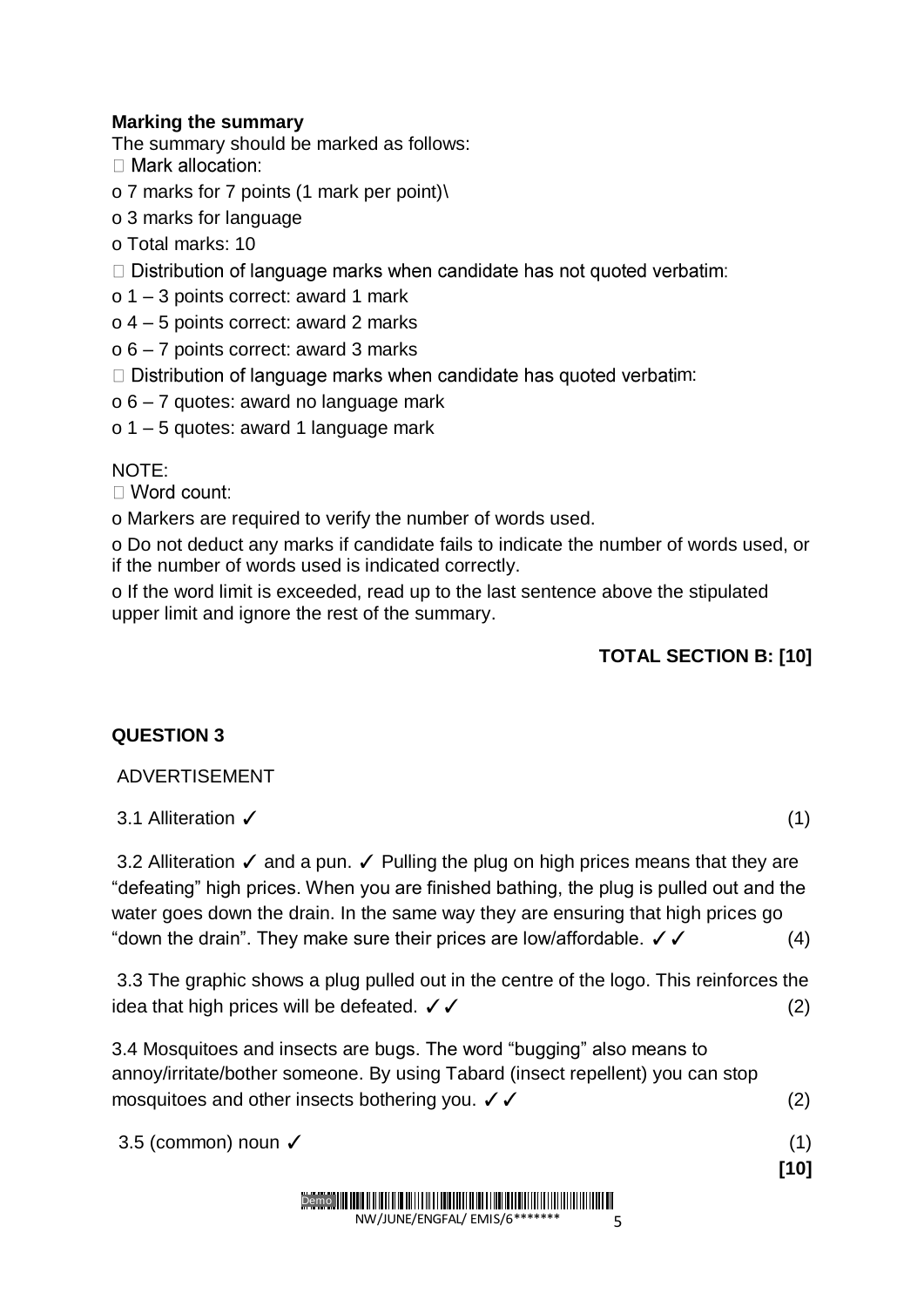#### **QUESTION 4: ANALYSING A CARTOON**

| 4.1                                                                                                                                            |     |
|------------------------------------------------------------------------------------------------------------------------------------------------|-----|
| 4.1.1 A/it is his nickname for her. $\sqrt{ }$                                                                                                 | (1) |
| 4.1.2 He is carrying a ball/wearing sports attire/refers to a match. $\sqrt{ }$                                                                | (1) |
| 4.2                                                                                                                                            |     |
| 4.2.1 (a) She looks angry/upset/furious. $\sqrt{ }$                                                                                            | (1) |
| (b) Andy dirties the floor that Flo had just mopped. $\sqrt{ }$                                                                                | (1) |
| 4.2.2 (a) He scored two goals. $\sqrt{ }$                                                                                                      | (1) |
| (b) No, he is messing all over the floor $\sqrt{ }$                                                                                            | (1) |
| 4.3 He feels hurt/upset/disappointed/sad. $\sqrt{ }$                                                                                           |     |
| <b>AND</b>                                                                                                                                     |     |
| He expected to be praised, but instead he was punished. $\sqrt{ }$                                                                             |     |
| <b>OR</b>                                                                                                                                      |     |
| He really did not think that his wife would be angry. $\sqrt{ }$                                                                               |     |
| <b>OR</b>                                                                                                                                      |     |
| His actions were not intentional. $\sqrt{ }$                                                                                                   |     |
| NOTE: Award ONE mark for the feeling and ONE mark for the reason.                                                                              | (2) |
| 4.4 Open-ended. Accept a suitable response, e.g.                                                                                               |     |
| Yes. He deserves the treatment he gets, because he is selfish. She has been<br>working hard and he does not consider her hard work. $\sqrt{v}$ |     |
| <b>OR</b>                                                                                                                                      |     |
| No. She is being abusive. Nobody deserves to be treated so disrespectfully. $\sqrt{v}$                                                         |     |
| NOTE: The above are merely examples.                                                                                                           | (2) |

**[10]**